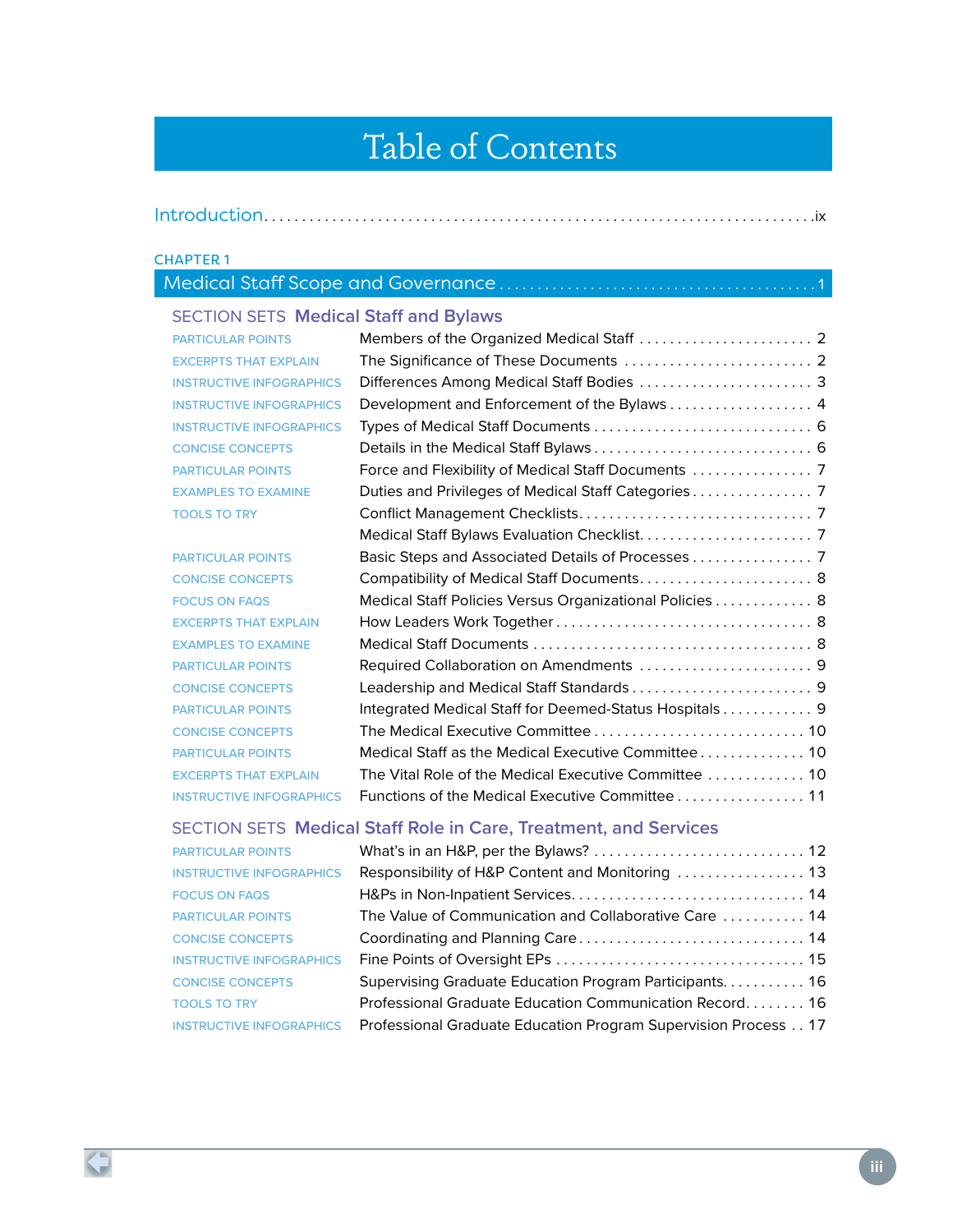#### SECTION SETS **Medical Staff Role in Performance Improvement**

| <b>CONCISE CONCEPTS</b>         |                                                             |  |
|---------------------------------|-------------------------------------------------------------|--|
| <b>PARTICULAR POINTS</b>        | Improving Performance for Pain Management                   |  |
|                                 |                                                             |  |
| <b>INSTRUCTIVE INFOGRAPHICS</b> |                                                             |  |
| <b>TOOLS TO TRY</b>             |                                                             |  |
| <b>PARTICULAR POINTS</b>        | Barriers to Medical Staff Involvement in PI  19             |  |
|                                 | SUCCESSFUL STRATEGIES Medical Staff Scope and Governance 20 |  |
|                                 | SCENARIOS TO STUDY H&P Descriptions in Bylaws Documents  22 |  |

|  | <b>HAPTEI</b> |  |  |
|--|---------------|--|--|
|  |               |  |  |

| <b>SECTION SETS Credentialing Basics</b> |  |
|------------------------------------------|--|

| <b>INSTRUCTIVE INFOGRAPHICS</b> |                                                      |  |
|---------------------------------|------------------------------------------------------|--|
| <b>INSTRUCTIVE INFOGRAPHICS</b> |                                                      |  |
| <b>PARTICULAR POINTS</b>        |                                                      |  |
| <b>CONCISE CONCEPTS</b>         |                                                      |  |
| <b>PARTICULAR POINTS</b>        | Consequences of Ineffective Credentialing  30        |  |
| <b>PARTICULAR POINTS</b>        | Credentialing Licensed Independent Practitioners  30 |  |
| <b>INSTRUCTIVE INFOGRAPHICS</b> |                                                      |  |
| <b>FOCUS ON FAQS</b>            | Credentialing PAs, APRNs, and Consultants 32         |  |
| <b>PARTICULAR POINTS</b>        |                                                      |  |

## SECTION SETS **Preapplication and the Application Process**

| <b>PARTICULAR POINTS</b>   |                                             |
|----------------------------|---------------------------------------------|
| <b>TOOLS TO TRY</b>        | Application Content Evaluation Checklist 34 |
| <b>PARTICULAR POINTS</b>   |                                             |
| <b>TOOLS TO TRY</b>        |                                             |
| <b>EXAMPLES TO EXAMINE</b> |                                             |
| <b>PARTICULAR POINTS</b>   |                                             |
| <b>PARTICULAR POINTS</b>   |                                             |
| <b>TOOLS TO TRY</b>        |                                             |

### SECTION SETS **Credentials Verification Process**

| <b>CONCISE CONCEPTS</b>         |                                                       |
|---------------------------------|-------------------------------------------------------|
| <b>PARTICULAR POINTS</b>        | Primary Source Verification for Credentialing 38      |
| <b>INSTRUCTIVE INFOGRAPHICS</b> |                                                       |
| <b>PARTICULAR POINTS</b>        | Verifying Current Licensure Using Primary Sources  39 |
| <b>TOOLS TO TRY</b>             |                                                       |
| <b>INSTRUCTIVE INFOGRAPHICS</b> | License Verification as Education Verification  40    |
| <b>PARTICULAR POINTS</b>        | Using a CVO to Verify Education and Training 41       |
| <b>CONCISE CONCEPTS</b>         |                                                       |
| <b>TOOLS TO TRY</b>             |                                                       |
| <b>CONCISE CONCEPTS</b>         |                                                       |
| <b>TOOLS TO TRY</b>             | PA General Competencies Assessment Checklist 42       |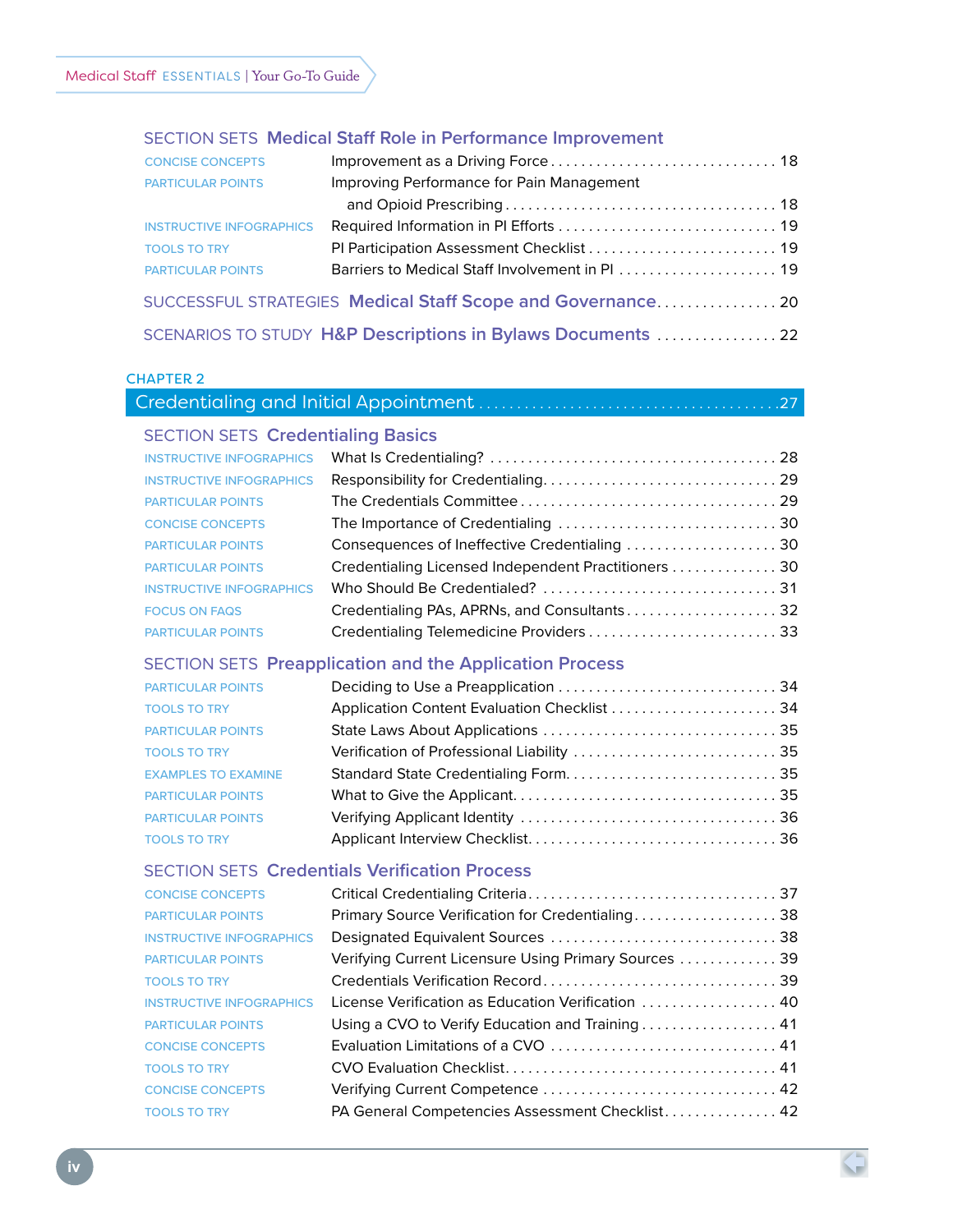| <b>EXCERPTS THAT EXPLAIN</b> |                                               |  |
|------------------------------|-----------------------------------------------|--|
|                              |                                               |  |
| <b>TOOLS TO TRY</b>          | Application Red Flags Assessment Checklist 45 |  |
| <b>PARTICULAR POINTS</b>     |                                               |  |

## SECTION SETS **Appointment to the Medical Staff**

| <b>CONCISE CONCEPTS</b> | Process for Appointment to the Medical Staff  46                            |  |
|-------------------------|-----------------------------------------------------------------------------|--|
| <b>TOOLS TO TRY</b>     | Medical Staff Membership Evaluation Checklist 46                            |  |
|                         | INSTRUCTIVE INFOGRAPHICS Types of Medical Staff Membership  47              |  |
|                         | SUCCESSFUL STRATEGIES Credentialing and the Initial Appointment Process. 48 |  |

SCENARIOS TO STUDY **Credentialing and Appointment Processes** . . . . . . . . . . . . . . 52

#### CHAPTER 3

## The Privileging Process . . . . . . . . . . . . . . . . . . . . . . . . . . . . . . . . . . . . . . . . . . . . . . . . . . . . . . . . . 57

## SECTION SETS **Scope of Practice**

| <b>CONCISE CONCEPTS</b>         | Health Care Changes and Scope of Practice  58                      |  |
|---------------------------------|--------------------------------------------------------------------|--|
| <b>PARTICULAR POINTS</b>        | Supporting Existing and Expanded Privileges  58                    |  |
| <b>INSTRUCTIVE INFOGRAPHICS</b> |                                                                    |  |
|                                 | INSTRUCTIVE INFOGRAPHICS Classification Systems for Privileges  60 |  |
| <b>FOCUS ON FAQS</b>            | Core/Bundle Definition and Implementation 61                       |  |
| <b>EXAMPLES TO EXAMINE</b>      |                                                                    |  |

## SECTION SETS **Privileging and Reprivileging**

| <b>PARTICULAR POINTS</b>        |                                                           |  |
|---------------------------------|-----------------------------------------------------------|--|
| <b>CONCISE CONCEPTS</b>         | Importance of Preestablished Criteria  62                 |  |
| <b>INSTRUCTIVE INFOGRAPHICS</b> |                                                           |  |
| <b>PARTICULAR POINTS</b>        | New Privileges and Professional Practice Evaluations  63  |  |
| <b>INSTRUCTIVE INFOGRAPHICS</b> | Preceptors and Proctors to Evaluate Competence  64        |  |
| <b>TOOLS TO TRY</b>             | Proctoring Policy Evaluation Checklist 65                 |  |
| <b>PARTICULAR POINTS</b>        |                                                           |  |
| <b>TOOLS TO TRY</b>             |                                                           |  |
| <b>INSTRUCTIVE INFOGRAPHICS</b> |                                                           |  |
| <b>INSTRUCTIVE INFOGRAPHICS</b> |                                                           |  |
| <b>TOOLS TO TRY</b>             | Procedure for Evaluating Privileging Process Checklist 67 |  |
|                                 | Credentialing and Privileging Tracer Questions 67         |  |
| <b>FOCUS ON FAQS</b>            |                                                           |  |
| <b>INSTRUCTIVE INFOGRAPHICS</b> |                                                           |  |
| <b>PARTICULAR POINTS</b>        | Required Content of Peer Recommendations  69              |  |

## SECTION SETS **Applicant Evaluation and Recommendations Process**

| <b>INSTRUCTIVE INFOGRAPHICS</b> |  |
|---------------------------------|--|
|                                 |  |
|                                 |  |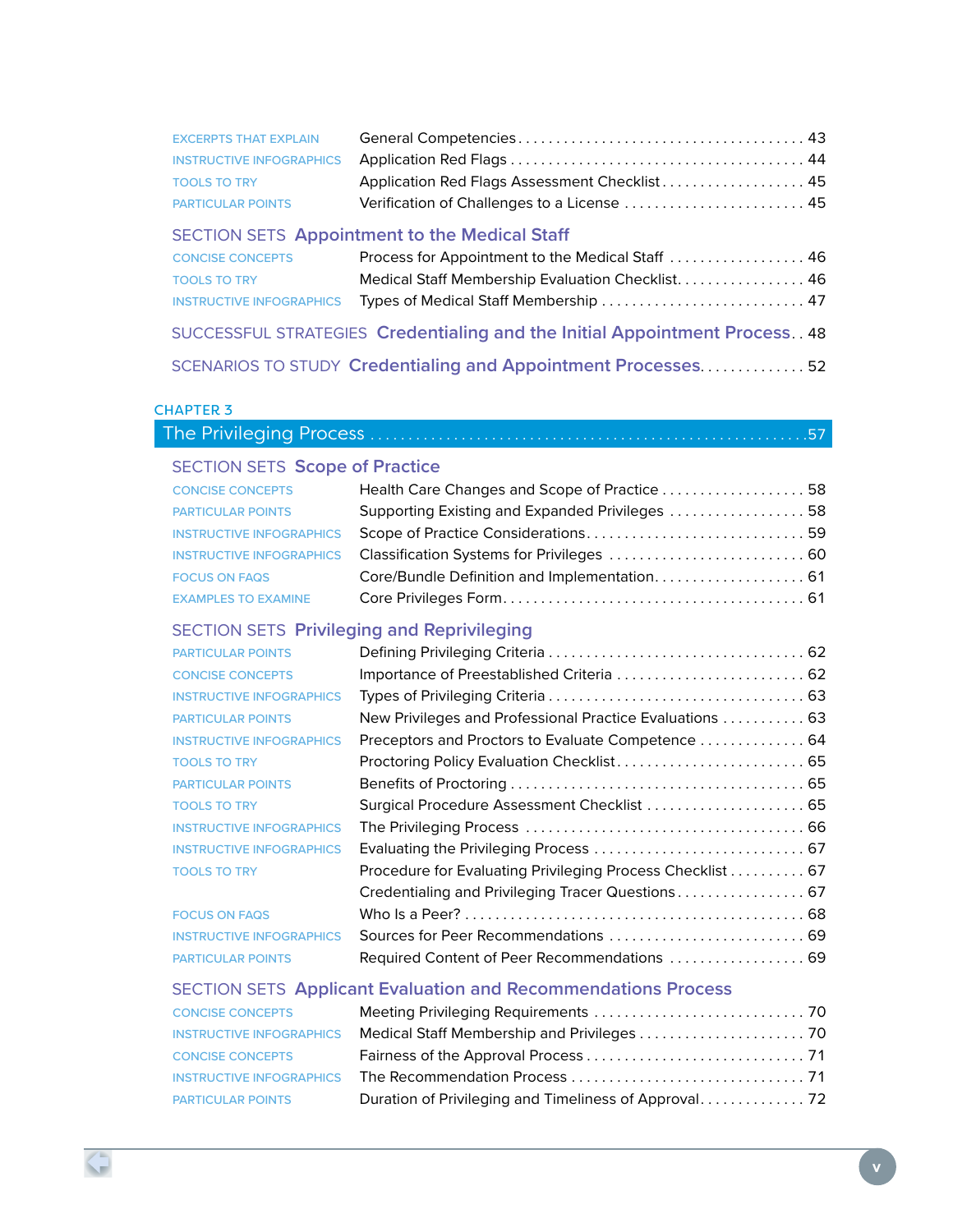| <b>FOCUS ON FAQS</b>            |                                           |  |
|---------------------------------|-------------------------------------------|--|
| <b>INSTRUCTIVE INFOGRAPHICS</b> |                                           |  |
| <b>PARTICULAR POINTS</b>        |                                           |  |
| <b>CONCISE CONCEPTS</b>         |                                           |  |
| <b>PARTICULAR POINTS</b>        | Decision-Making Language in Medical Staff |  |
|                                 |                                           |  |

#### SECTION SETS **Expedited Privileging and Temporary Privileging**

| <b>PARTICULAR POINTS</b>        |                                                                    |  |
|---------------------------------|--------------------------------------------------------------------|--|
| <b>INSTRUCTIVE INFOGRAPHICS</b> |                                                                    |  |
| <b>PARTICULAR POINTS</b>        |                                                                    |  |
| <b>INSTRUCTIVE INFOGRAPHICS</b> |                                                                    |  |
| <b>INSTRUCTIVE INFOGRAPHICS</b> | Leadership Approvals in Temporary Privileging  78                  |  |
| <b>PARTICULAR POINTS</b>        | Medical Staff Responsibility for Disaster Privileging  78          |  |
| <b>EXCERPTS THAT EXPLAIN</b>    | Disaster Privileging Versus Assigning Disaster Responsibilities 79 |  |
| <b>TOOLS TO TRY</b>             |                                                                    |  |
| <b>EXAMPLES TO EXAMINE</b>      |                                                                    |  |
|                                 | SUCCESSFUL STRATEGIES The Privileging Process  80                  |  |

## SCENARIOS TO STUDY **Revision of Privileging Forms and Process Steps** . . . . . . . 84

#### CHAPTER 4

## Ensuring Continuous High Performance . . . . . . . . . . . . . . . . . . . . . . . . . . . . . . . . . . . . . . 89 SECTION SETS **Professional Practice Evaluations—FPPEs and OPPEs** CONCISE CONCEPTS What Is the Focus of an FPPE? . . . . . . . . . . . . . . . . . . . . . . . . . . . . . . . 90 PARTICULAR POINTS When to Use an FPPE . . . . . . . . . . . . . . . . . . . . . . . . . . . . . . . . . . . . . . . 90 INSTRUCTIVE INFOGRAPHICS Required Components of an FPPE Process . . . . . . . . . . . . . . . . . . . . 91 FOCUS ON FAQS FPPE Predefined Process . . . . . . . . . . . . . . . . . . . . . . . . . . . . . . . . . . . . 91 INSTRUCTIVE INFOGRAPHICS Factors in the Duration of an FPPE . . . . . . . . . . . . . . . . . . . . . . . . . . . . 92 PARTICULAR POINTS Evaluating Groups of Privileges in an FPPE . . . . . . . . . . . . . . . . . . . . 92 CONCISE CONCEPTS How an FPPE Affects Other Privileges . . . . . . . . . . . . . . . . . . . . . . . . . 92 INSTRUCTIVE INFOGRAPHICS Criteria and Triggers for an FPPE . . . . . . . . . . . . . . . . . . . . . . . . . . . . . 93 INSTRUCTIVE INFOGRAPHICS The FPPE Process . . . . . . . . . . . . . . . . . . . . . . . . . . . . . . . . . . . . . . . . . . 94 TOOLS TO TRY FPPE Procedure Checklist . . . . . . . . . . . . . . . . . . . . . . . . . . . . . . . . . . . 94 CONCISE CONCEPTS Who Undergoes OPPEs? . . . . . . . . . . . . . . . . . . . . . . . . . . . . . . . . . . . . 95 PARTICULAR POINTS OPPEs and Privileging . . . . . . . . . . . . . . . . . . . . . . . . . . . . . . . . . . . . . . . 95 FOCUS ON FAQS Frequency of an OPPE . . . . . . . . . . . . . . . . . . . . . . . . . . . . . . . . . . . . . . 95 PARTICULAR POINTS Benefits of OPPEs . . . . . . . . . . . . . . . . . . . . . . . . . . . . . . . . . . . . . . . . . . 96 INSTRUCTIVE INFOGRAPHICS Information for Performance Evaluations......................... 96 INSTRUCTIVE INFOGRAPHICS Defining Which OPPE Data to Collect . . . . . . . . . . . . . . . . . . . . . . . . . 97 PARTICULAR POINTS Performance Measures for OPPEs . . . . . . . . . . . . . . . . . . . . . . . . . . . . 98 TOOLS TO TRY OPPE Evaluation Checklist . . . . . . . . . . . . . . . . . . . . . . . . . . . . . . . . . . . 98 Performance Data Sources Assessment Checklist . . . . . . . . . . . . . 98 PARTICULAR POINTS Data Measures for Professional Practice Evaluations . . . . . . . . . . . 98

TOOLS TO TRY Zero Data Assessment Checklist . . . . . . . . . . . . . . . . . . . . . . . . . . . . . 99